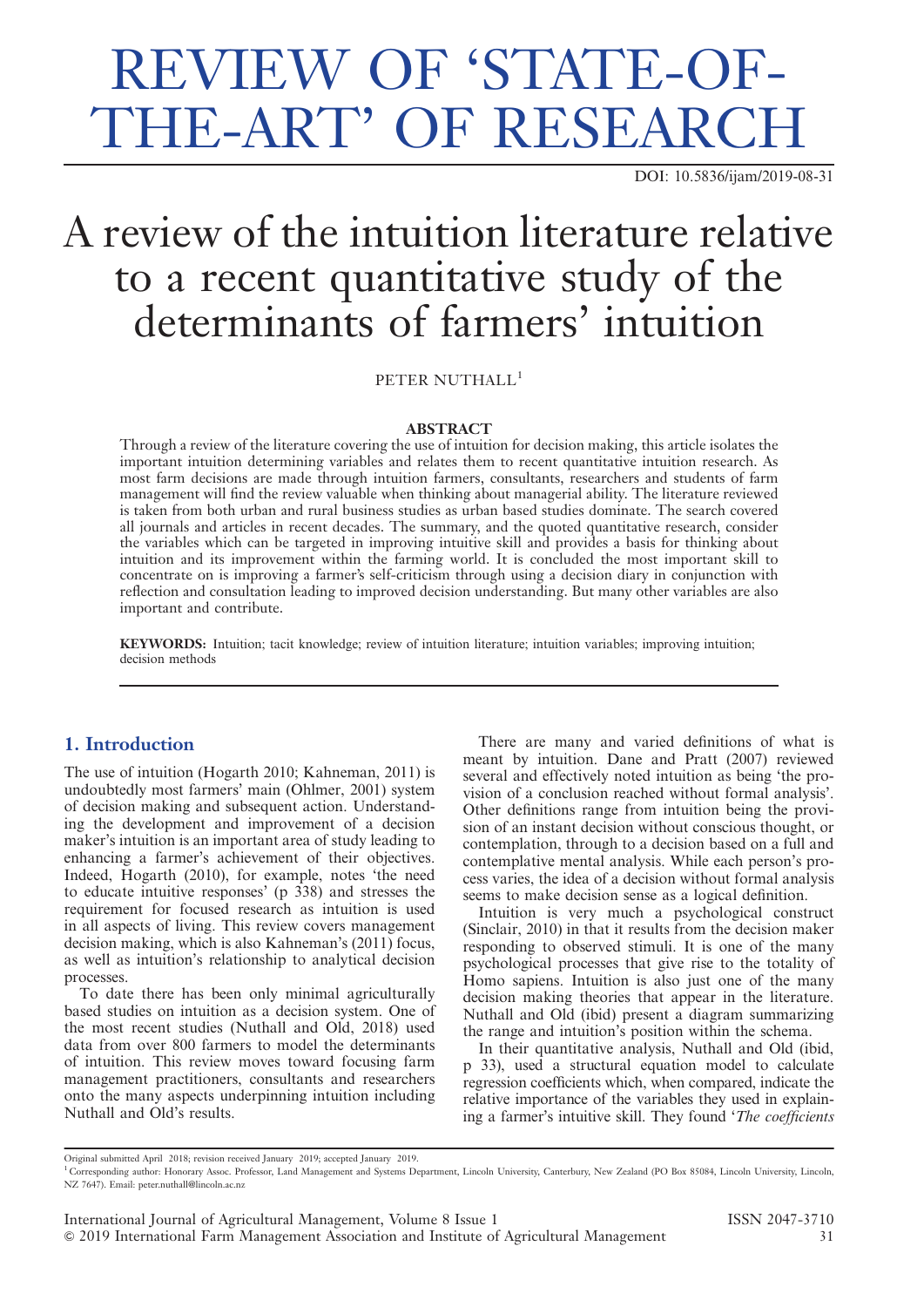#### A review of the intuition literature relative A review Peter Nuthall

(of the variables) influencing intuition are decision theory knowledge 0.394, decision reflection and critique 0.163, anticipation skills 0.128, experience 0.019, feedback 0.015, observation skills -0.035, and, very importantly, technical knowledge 0.945'. They also concluded (p 35) that 'Besides the major contribution of decision and technology knowledge to intuition, feedback contributes 4.2%, experience 5.3%, anticipation 35.5%, observation 9.7%, and reflection 45.3%. Overall, each variable has a contribution, but anticipation and reflection stand out, though it is likely experience is a precursor to, particularly, reflection.' If correct, their information makes it clear where efforts to improve decision ability should concentrate.

Importantly, they also commented (p 36) 'Future studies should collect variables suggested by the literature as being important but not collected in this study.' The purpose of this review is to use the literature not only to amplify and reinforce the efficacy of the variables used in the Nuthall and Old (ibid) study, but to isolate and assess the additional variables that should be considered in future studies and assessments of intuition. These additional variables could well be important to farmers and others working on improving their intuitive skills and managerial ability. Furthermore, Nuthall and Old (ibid) did not refer to the past research used to isolate the variables that may influence a farmer's intuition, nor discuss the processes involved in assessing and altering the variables isolated. These gaps need coverage which is largely achieved through this review.

To achieve these objectives, the literature on intuition and tacit knowledge (another term used in the literature to refer to, effectively, intuition as defined), was extensively reviewed to discover the extensive list of variables likely to be involved in the development and maintenance of intuition. The five stage grounded theory review process (Wolfswinkel 2013) was largely followed. This involves searching the literature after assessing fields of research, and defining appropriate sources and search terms. Analysis and presentation then occur. The 'grounded' approach concentrates of letting the material introduce concepts and ideas in contrast to judging on preconceived theories and variables.

Google Scholar was used to search for the scholarly articles covering intuition (and 'tacit knowledge') which then provided the entry into the intuition research world. Key words such as 'intuition', 'tacit knowledge, 'farmer decision making', 'decision making psychology', 'decision thinking', 'decision intuition', and similar, were used. Finding initial articles provided further ideas on key word searches. The applicable studies found contained many references which were subsequently checked for likely candidates for further consideration and inclusion. Many articles showed similarities so what appeared the most comprehensive and well researched were included in the review with the others discarded. The end result was over fifty studies being used. To be included the articles had to contribute new ideas about the components determining a decision makers' intuitive ability, methods of acquiring improved intuition, and the variables giving rise to intuition.

The review is divided into sections covering each main area of the factors likely to influence success in the use of intuition. The particular groupings used emerged from the studies themselves together with logic. They included (1) experience, feedback and repetition; (2) training and

mentoring; (3) reflection and self-critiquing; (4) intelligence and education; (5) personality; objectives and risk attitude; and, finally, (6) observation and anticipation skills.

The discourse that follows covers each of these areas together with a discussion and conclusions section. An appendix contains a table summarising the variables believed to be important as reviewed together with their source articles.

## 2. The literature giving rise to the variables likely to be important

After sorting all the literature it was relatively clear what the reviewed authors believed were the variables influencing intuition. These logically fell into a number of categories which were then used to form the sections which follow.

#### Experience, feedback and repetition

Kolb (1984) talks about learning from a process which involves, firstly, a concrete experience, reflective observation (of the experience), abstract conceptualisation leading to active experimentation. The cycle then repeats itself. Kolb (ibid) maintains that to learn from an experience certain conditions must hold. He lists these as a willingness to learn, an ability to reflect, the possession of analytical skills to conceptualise the experience, and an ability to use the new ideas. Feedback obtained by the decision maker from observing the outcomes of the decisions taken is also relevant to improvement. Effectively an iterative process proceeds. This 'non-formal' learning (Eraut, 2000) creates intuition, though formal learning will also contribute where relevant.

Non-formal learning can be divided into 'implicit learning' and 'reactive learning'. The former, according to Eraut (ibid), involves a well thought out linking of memories with current experience. In contrast, reactive learning involves near spontaneous reflection on past episodes. Whatever the process in developing intuition, Eraut (ibid) quotes Polanyi (1966) 'that which we know but cannot tell' to indicate intuition is seldom directly explainable by the decision maker.

Intuition should use all the relevant pieces of information that are activated from memory and/or observed from the environment (Betsch, 2005, as referenced by Betsch and Glockner, 2010). Nevertheless, if gaps exist, or the material is not accurately observed, intuition will be biased. Additionally, the time available to make a decision can influence the cognitive process. Eraut (2000) notes (p. 129) that where a quick response is necessary 'meta processes are limited to implicit monitoring and short reactive reflections. But ... with more time meta processes become more complex ... including the framing of problems, thinking about the deliberative process itself ... searching relevant knowledge, and introducing value considerations $\dots$ .

Effectively he is talking about going well beyond simple pattern matching which refers to matching up the current situation with a mind-stored replica, or similar, that has been faced before for which a decision had been sorted. Klein (2008) and Hogarth (2010) make similar comments. This matching is virtually instantaneous,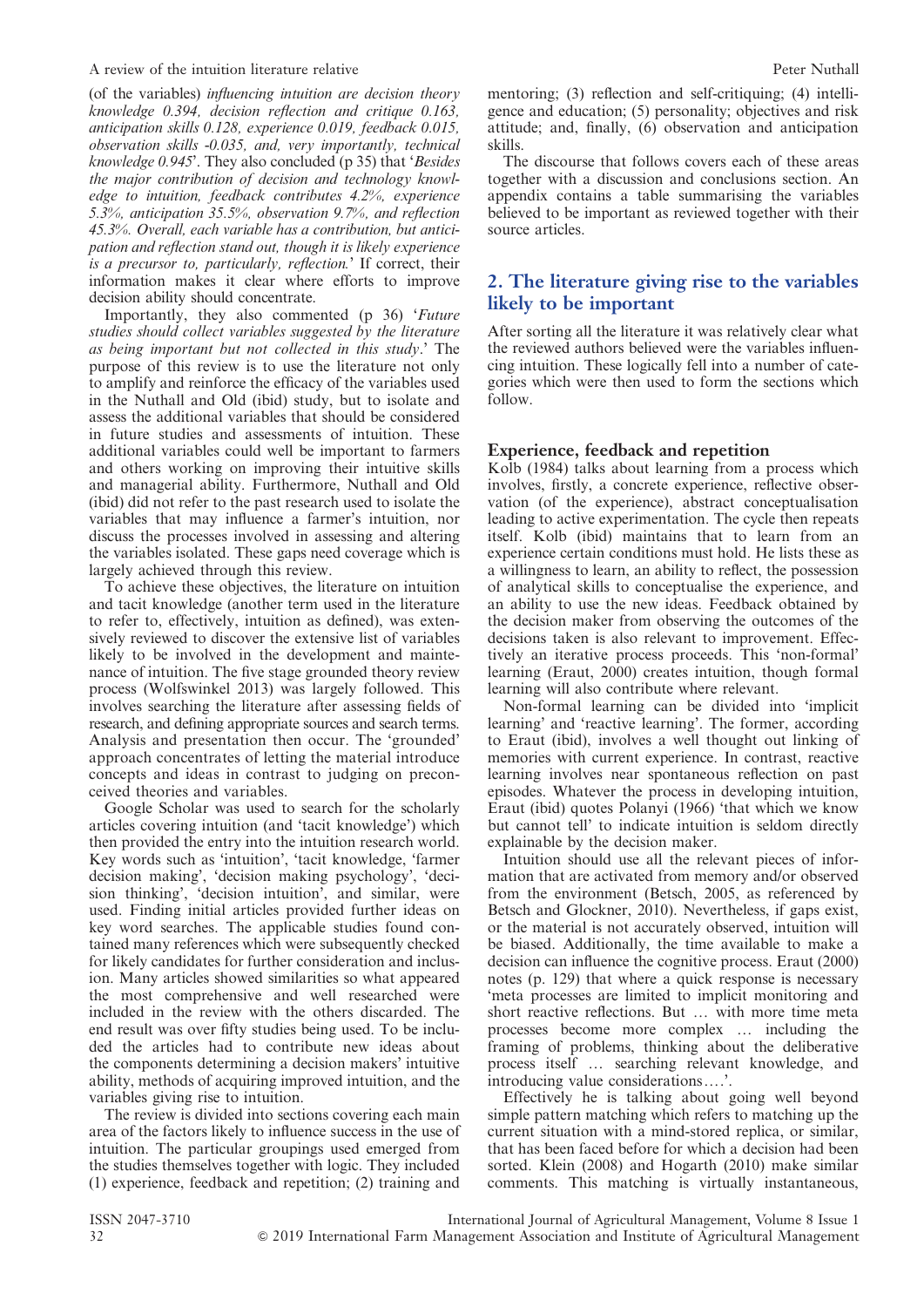whereas with more time reflection is possible and may perhaps change the conclusion.

As noted by Salas et al. (2010), the extent of feedback available is important. They also believe decision makers must proactively seek input from others who have higher levels of expertise. Sources of feedback can be varied ranging from a manager's spouse through to a professional consultant.

The type and extent of experiences (Salas et al., ibid) are important. Armstrong and Mahud (2008) found the length of managerial experience effected the level of 'tacit knowledge' (intuition). They also found people whose learning style was 'accommodating' (Kolb, 1984) (learn from practical experience and from other people) had higher tacit knowledge relative to all others. Furthermore, if the experience is repeated many times the lessons are reinforced (Eraut, 2000), even if modified as the sophistication of the mental analysis improves. Nuthall (1997) found in classroom experiments it took three repeats of a concept before the students understood the ideas involved. It is likely a similar situation exists for managers exposed to a new situation. Dijkstra et al. (2013) also concluded experience and knowledge of a domain (specific decision area) impacted on the success of intuitive conclusions.

For feedback, Shanteau and Stewart (1992) note it must be accurate (Plessner et al., 2008), diagnostic and timely. And Betsch and Glockner (2010) believe 'coherence' is important in that the pattern of encoded material must make sense to the observer. If not, 'deliberate construction' (i.e. mentally finding what is believed to be a coherent explanation) is instigated to make sense of the material. They also believe 'dual processing' is involved in that analytical processes, perhaps subconsciously, occur in creating intuition.

Luck probably also plays a part in intuition. Hogarth (2010) talks about the forecast prices turning out to be correct thus rewarding the results of intuitive decisions. Furthermore, for example, by chance a person might experience a difficult season early in her/his career so in future has a better prepared intuition following assessing possible solutions following the difficult time.

This review of experience, feedback and repetition show the following variables play a part in the development of successful informed intuition: willingness to learn, learning style, length of managerial experience, type of experience, repetition of similar experiences, degree of active experimentation, and, finally, the frequency, coverage, extent, accuracy, and timeliness of feedback. Whether accurate measurement of all these variables is possible is another matter. Measurement would enable assessing the variables' relative importance in the development of intuition using quantitative models of the process.

#### Training and mentoring

There is considerable evidence on the value of farmer, and farm family, training (e.g. Xayavong et al., 2015). Specifically, Salas et al. (2010) believe 'deliberate and guided practice' is important in developing intuition. For 'guided practice' Wagner and Sternberg (1987) note tacit knowledge has features which are all relevant in training content, context, and orientation (theory or practicality). Content is broken into managing oneself, managing others, and managing tasks. Context is divided into local and global, whereas orientation covers the idealistic and pragmatic. Ambrosini and Bowman (2001) refer to work which suggests day to day contact with a mentor in an apprentice-like relationship is very important to developing tacit knowledge. And Andresen et al. (2000) believe the skill of the mentors can have a very significant impact on the benefits. The personal relationship between mentor and manager is also important - they propose an 'equal' relationship helps.

Similarly, a peer group can be important (Eraut, 2000) as a source of training and mentoring, potentially providing a rich array of knowledge, beliefs, attitudes and behaviour. Dempsey et al. (2001), as noted by Peltier et al. (2005), believe sharing of thoughts and feelings is fundamental to reflection. This is where discussion, or mentoring, groups of various kinds come into play. Indeed, Goulet (2013) found managers learn substantial knowledge from manager meetings and discussion.

There is also evidence that the use of management games, decision support (DSS), and expert, systems can also enhance intuition. Nuthall and Bishop-Hurley (1996) found, for example, that farmers absorbed the lessons available from an expert system on animal management and subsequently gave up its formal use. Similarly both McCowan (2012) and McCowan et al. (2012) discuss the relationship between altering a farmer's intuition and the use of DSS.

Managers need to be trained to fully use their observations. Eraut (2000) notes the use of a new idea involves a) understanding the situation using prior knowledge, b) recognising the concept or idea is relevant, c) changing it into a form that is more relevant, and d) integrating the new knowledge with other knowledge already held. Similarly Hogarth (2010) notes if intuition can improve through experience there is no reason why with targeted training they will not similarly enhance intuition. Hogarth (ibid) provides suggestions on maximising the benefits of training through a) selecting and/ or creating the right environments, b) seeking feedback, c) working on making the 'scientific method' intuitive, and d) shadowing recognised masters. Furthermore, Sadler-Smith and Burke (2009) report research has shown 'devils advocacy', provided by the instructor, can improve decisions in group situations.

The 'scientific method' ( https://explorable.com/whatis-the-scientific-method accessed 12/10/2018) refers to creating an hypothesis, gathering data covering the hypothesis, analysing the data through comparing predictions of the hypothesis relative to the gathered data, and coming to a conclusion on whether the hypothesis is not disproven (it is difficult to categorically prove an hypothesis whereas if it is not disproven this is a step in the right direction). In the processes it is important to exercise a critical mind which questions all aspects of such an analysis for their possible fallaciousness.

Kolb (1984) believes different people learn in different ways, though not all researchers accept Kolb's theory in its entirety (e.g. Koob and Funk (2002) list many concerns including statistical issues). Kolb (ibid), as noted, talks about four learning factors - concrete experience, reflective observation, abstract conceptualisation and active experimentation. The specific mix determines how an individual learns. If true, a manager will approach developing informed intuition in her or his unique way.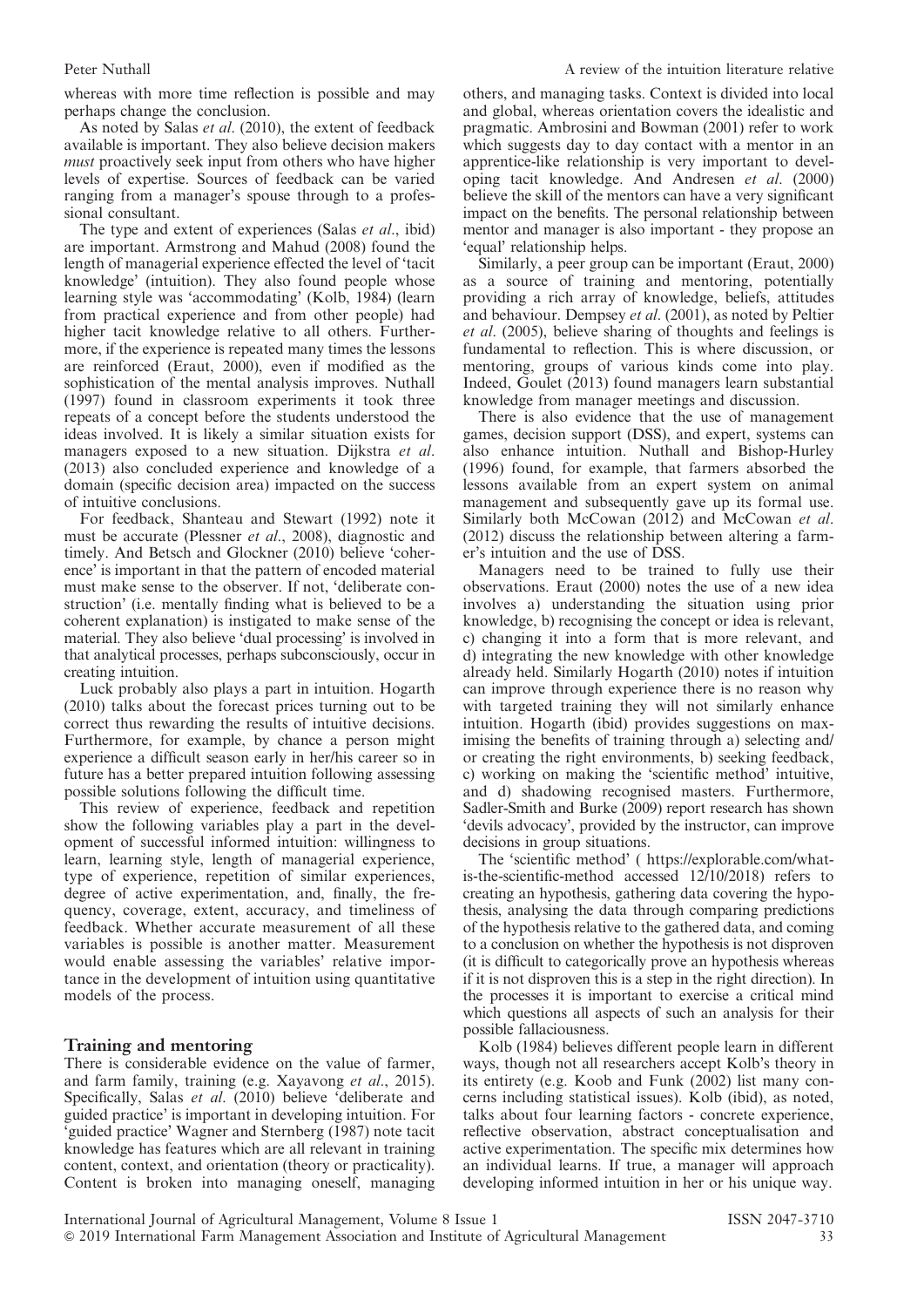#### A review of the intuition literature relative A review Peter Nuthall

This review of training and mentoring shows the following variables play a part in developing informed intuition: extent, form and content of training, skill at using the 'scientific method', skill at finding and using 'masters', extent of mentoring, and the quality and form of mentoring (group or individual).

#### Reflection and self-critiquing

Using Pee et al.'s (2000) work, Scott (2010) defines reflection as 'the conscious awareness and questioning of personal experience, a search for alternative explanations and interpretations, and identification of areas for improvement' (p. 438). Perhaps the subconscious does something similar, but exploring the subconscious is difficult (Casey et al., 2005). However, managers that follow proposed reflective processes are more likely to acquire a successful 'informed intuition' (Cerasoli et al., 2018).

Matthew and Sternberg (2009) provide a further definition of reflection believing it constitutes a 'guided critical thinking that directs attention selectively to various aspects of experience, making knowledge typically acquired without conscious awareness explicit and available for examination and modification' (p. 530). They believe the whole process is subconscious. Reality is a continuum from the conscious to the subconscious with the pendulum swinging with the particular situation. Managers think consciously about an experience in some circumstances, and in others they are not conscious of their brain modifying and developing their intuition.

Cox (2005) talks about the need to have a structured reflective process to gain the most from experiences. While using a process is probably beneficial, many managers tend to rely on their subconscious processes to acquire the lessons (Nuthall, 2012).

Furthermore, Eraut (2000) believes an experience largely stays in 'episodic memory' and is quickly lost unless reflection on the experience occurs. The consequent message can then be persuaded into long-term memory. Cope (2003) comments that a bad outcome might be necessary to stimulate a mental review of what went wrong and the decision improvements necessary. Cope (ibid) quotes Argyris and Schon (1974) '(managers) must reflect on this error to the point where they cannot correct it by doing better what they already know how to  $do...'$  (p. 439). This suggests a manager must review the problem experienced to come up with new rules to resolve any differences. This is called a 'double loop' as new rules or concepts are produced in contrast to more knowledge about an already held concept (van Woerkom, 2004).

Salas et al. (2010) support Eraut (ibid) in believing 'self-regulation' is important. They note regulation involves 'conscious monitoring and self-assessment', and that true experts are better at detecting errors and understating why they occurred.

In the same vein Wagner and Sternberg (1987) comment that a person must be able to sort out from the mass of observations which information is relevant (encoding), and then select out the meanings that specifically relate to the decision maker's purpose (selective combination), and thirdly, be able to relate this new information to previously known information to provide a new conclusion. Following any event, they suggest the decision maker should ask what they have learned about their strengths, weaknesses, values and ambitions, and how you would approach a similar situation in the future. Eraut (2000) has similar views and stresses the need to have the ability to consider the practicality and net benefit of proposed changes.

Scott (2010) carried out an experiment with students requiring one group to keep a detailed diary of their learning activities encouraging them to record their reflections. It was very clear that the students with well structured and analysed diaries achieved better grades. Similarly Peltier et al. (2005) developed a questionnaire to assess reflective action and concluded the important aspects involved personal reflection, peer reflection (discussions), and instructor or mentor discussions. The degree of each was shown to be correlated with success. They also found 'habitual learning' was negatively correlated with success. By 'habitual' they meant simple learning systems akin to rote approaches.

The concept of keeping a diary appears frequently in the literature. Another example is given by Sadler-Smith and Burke (2009) using Taggart (1997) who suggests an 'intuition diary' containing a write up of the experience, context, distractions, message, source, information and evaluation is valuable.

In reflection over experiences, Andresen et al. (2000) believe a decision maker will recall past experiences in conjunction with mentally analysing the current experience. They comment learning is holistic, socially and culturally influenced, and the emotional context in which it occurs influences the conclusion. Effectively, the reflection, which may be subconscious, involves 'the whole person – intellect, feelings and senses' (p. 225). In support of this idea Kolb (1984) quotes Dewey (1938, p. 35) 'the continuity of experience means that every experience both takes up something from those which have gone before and modifies in some way the quality of those that come after.....'. Hogarth (2010) comes to a similar conclusion.

Continuous learning undoubtedly occurs. Scott (2010) believes reflection is a critical part of the process which is characterised by habit at one end of the spectrum, and critical reflection at the other. Scott (ibid) records that Klimoski (2007, p. 495) noted reflection is 'organize or conceptualize what is going on, identify new insights, ...'. Scott (ibid), from her review of the literature, believes a reflective practitioner not only questions why things are done in a certain way, but also considers how their reasoning may at times become self-referential and selfconfirming.

Maclellan (2004), as recorded by Peltier *et al.* (2005), believes a component of reflection is dealing with fuzzy ideas to reconcile ambiguity and inconsistency, and also involves recognising one's current knowledge set might be confused, incomplete or misconceived. Reflection provides a purposeful realignment, particularly to those with highly informed and successful intuition. A person might continuously reflect on the conundrums until a resolution emerges.

Other dimensions are listed by van Woerkom (2004) and include experimentation, learning from mistakes, career awareness, critical opinion sharing, asking for feedback, and challenging group think. However, career awareness is unlikely to be particularly relevant for farmers, or other small/medium family businesses.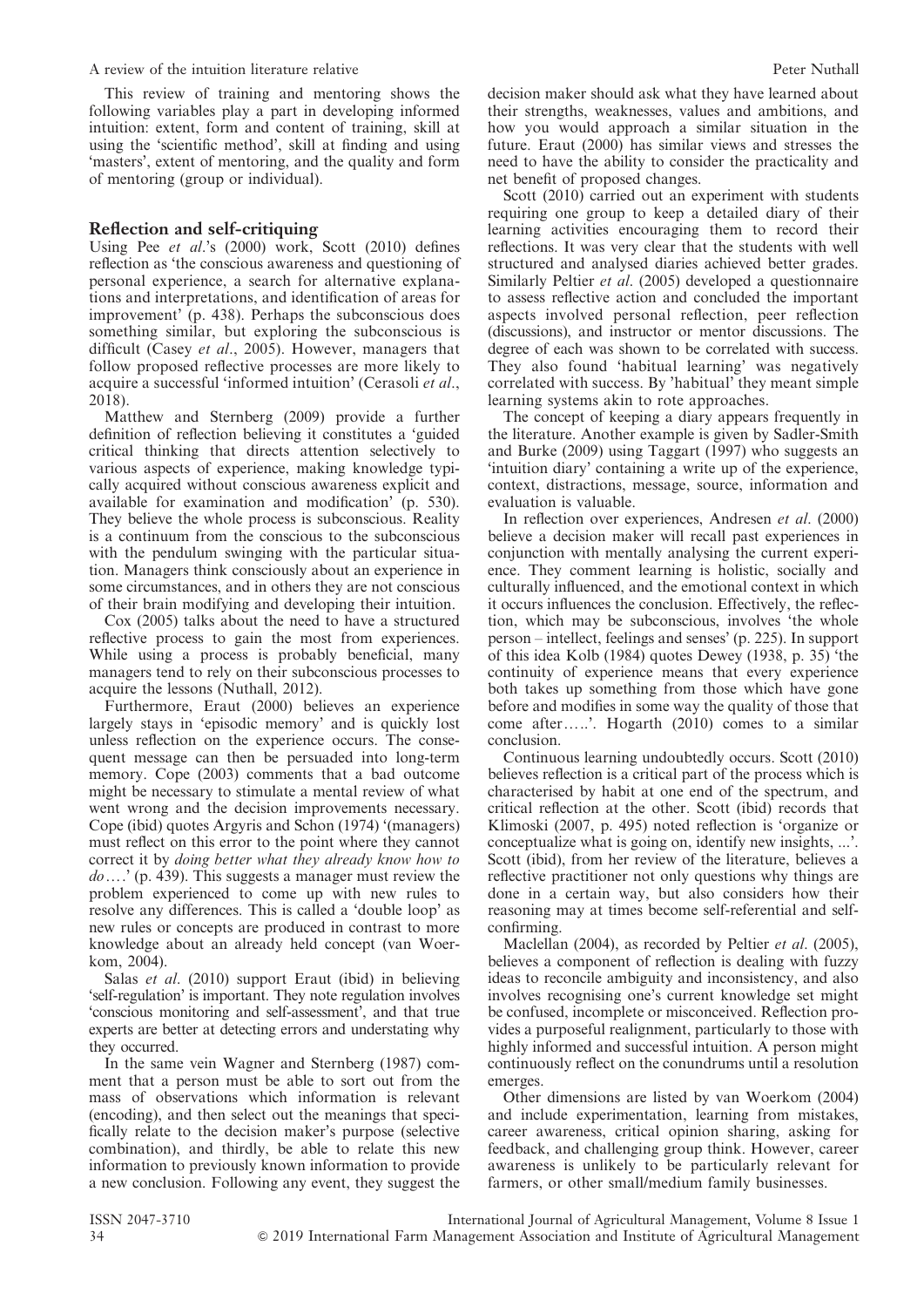To encourage learning through reflection, Sadler-Smith and Burke (2009) considered the use of cognitive mapping (making a structured diagram of thoughts surrounding the problem) to identify the causal patterns and accordingly allow reflection on the mental model and how it might be improved. Perhaps this approach has possibilities for farmers given its easily assessed visual properties.

Finally, to obtain maximum benefit from reflection, Cope (2003) quotes various authors to come to the conclusion that organised self-critiquing involving a strict goal is important in contrast to just 'letting it happen' through casual and subconscious reviews. A decision maker should set aside personal time for reflection using a structured decision–outcome review approach. What can also be important is the use of reflective questions being posed with a requirement to consider and conclude on each question.

While carrying out experiments will always be challenging given unobservable cognitive processes, a number of researchers have tried. For example, Matthew and Sternberg (2009) explored the impact of various reflection methods on tacit knowledge. They concluded 'the combined condition and reflection method was significantly different from the control condition' (p. 534). They also believe social factors may be important involving peers and experts. They conclude 'learning requires social interaction, including feedback and collaboration  $\ldots$ , (p. 531).

This review of reflection and self-critique covers many aspects. Overall, the variables that record reflection include hours spent on reflection, whether a structured review process is used, whether peers are involved, the quality of the review (the assessment on whether the decision made was correct; ability to relate past experiences to the current situation; were the critical factors isolated?; and determination of what went wrong), use of benchmarking information available, extent and appropriateness of records kept, use of diaries and written self-reviews of incidents, perseverance in trying to make sense of incidents, ability to assess strengths, weaknesses, opportunities and threats. Measuring many of these variables is difficult as it requires, for example, the subjects to accurately record the hours they spent on reflection, and the nature of the reflection.

#### Intelligence and education

A manager's inherent intelligence, and subsequent formal education, influences the extent and quality of her or his intuition. The form, type and extent of the educational experience, as well as how it relates to the manager's learning style (Koob and Funk, 2002), will influence the value of the education.

At the same time Wagner and Sternberg (1987) noted 'training ... in business schools ... can be useful at times, but not a vital ingredient of managerial success ... Ability to learn informally on the job is a critical determinant of managerial success.' (p. 302). But Hogarth (2010) has the view that 'intuition is shaped by learning' (p. 343) and that the learning process subconsciously influences intuition. However, where the skills, understanding and knowledge acquired is incorrect, a person's intuition will be biased. A decision maker, for example, in learning production economics might mistakenly believe equating marginal return with average cost maximises returns subsequently

incorrectly informing their intuition. Sadler-Smith and Burke (2009), as a further example, talk about 'confirmation bias' in which a decision maker construes the evidence to confirm their previously held conclusion.

Similarly, as discussed by Hogarth (2010), the decision maker may 'lack the metacognitive ability to correct for sampling biases and/or missing feedback' (p. 343). Checking conclusions will always be important in developing an accurate intuition as well as adherence to the concepts espoused by the 'scientific method'. This requires a constant review of observed material to ensure a person is comfortable with currently held views.

Overall, the important variables are the type and extent of formal education and its suitability for assessing primary production situations. Furthermore, given the nature of primary production, a manager's 'practical intelligence' (ability to assess, and solve, practical issues and problems, both mental and physical (Sternberg et al. 2001)) will be important. Whether this can be accurately measured (Sternberg et al., ibid; Wagner and Sternberg, 1987) is another matter. A reasonable level of Standard IQ is also likely to be important, though IQ as an independent variable, while correlated with managerial ability, has been shown to be much less important than experience in developing ability (Nuthall, 2009). However, this research did not isolate intuition as a component of overall managerial ability. Furthermore, Nuthall and Old (ibid), when comparing farmers with successful intuition relative to the remainder, found their level of education and grades were only marginally different.

#### **Personality**

Plessner et al. (2008) believe emotions can influence decisions, as does Hogarth (2010). For example, disgust decreases risk taking and anger increases it. Salas et al. (2010) also noted decision pressure forces some people to rely more on intuition. The feeling of pressure relates to a manager's personality. Furthermore, some managers have a natural curiosity to understand situations they encounter and this personality factor may well influence the development of intuition (known as 'openness' in the five factor model (Matthews and Deary, 1998). Most psychologists accept personality is made up of five factors: openness, conscientiousness, extraversion, agreeableness and neuroticism).

Salas et al. (2010) note some people are more disposed to formal deliberation than to using intuition (some people reach for their calculator, others not). They also believe the nature of the decision influences whether intuition is used in that complex situations might require intuition relative to simple decisions such as a decision on which fertiliser supplier to use. Here a simple logical analysis may well suffice. Overall, personality influences the choice of using logic relative to intuition with each decision maker being unique over the choice of decisions in which to use a formal analysis.

Densten and Gray (2001), as noted by Peltier et al. (2005), contend that learning is a function of the personality factors open mindedness, responsibility and willingness to make change. It is suggested those with a closed mind will most probably learn little from experience and reflection. No doubt there is a continuum between being completely objective and open minded through to a state of having a totally closed mind. Peltier et al. (ibid) believe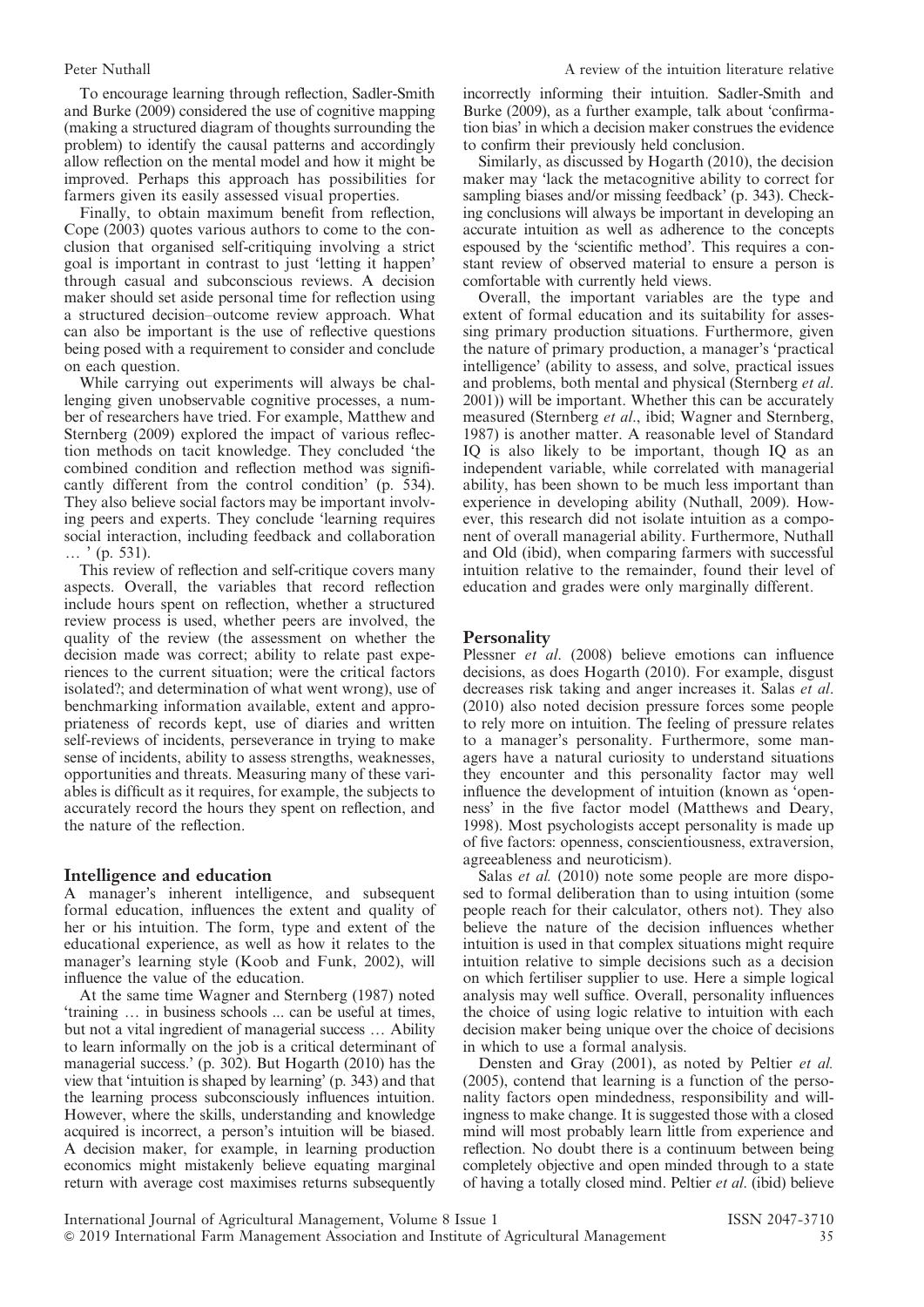reflective critiquing is not an innate trait and must be learnt. A novice manager is probably a novice 'reflector'.

Leonard and Insch (2005) discovered 'cognitive selforganisational skills' were a factor in tacit knowledge. They also concluded 'social skills' were important for obtaining information. Both these factors are related to personality.

Finally, Fang and Zhang (2014) explored the five factor model of personality (Matthews and Deary, ibid) and how it related to tacit knowledge. Using a version of Wagner and Sternberg's (1991) test for tacit knowledge they discovered 'agreeableness' (trust, compliance, modesty, altruism) was significantly correlated with the level of tacit knowledge as was 'conscientiousness' and 'anxiety' (neuroticism). These results further suggest personality is a basic factor in the development of successful tacit knowledge.

Overall, the literature does point to personality being a factor in intuition. As the five factor personality model is considered (Matthews and Deary, ibid) the basis of many of the traits mentioned, it is important these component variables are included in any model of intuition.

#### Objectives and risk attitude

Salas *et al.* (2010) also note that strong 'goal setting' is important as it provides focus and a desire to achieve. They also comment that, as part of motivation, selfefficacy beliefs, goal orientations, and a drive for success in contrast to a fear of failure are all important in developing an informed intuition.

Leonard and Insch (2005), in experiments with MBA students, came up with a similar conclusion in finding 'cognitive self-motivation' was an important ingredient to tacit skills. As part of a manager's objectives, the attitude to risk must also be important if not only as an incentive to improve, but also as a factor in creating decision rules that reflect the decision maker's objectives.

Glockner and Witteman (2010) also relate objectives to the development of intuition. They discuss the formal classic expected utility model, 'utility' being an overarching measure of attaining a farmers' set of objectives (Anderson et al., 1977), but note few decision makers seem to follow this model in the development of their intuitive conclusions. Using expected utility requires a full search of alternatives, but Glockner and Witteman (ibid) point out few have the cognitive ability nor patience to follow the theory. In contrast the decision maker uses a simplified objective system that might, for example, seek a solution which 'satisfices'. Their intuition develops accordingly.

Glockner and Witteman (ibid) also referred to lexicographic objectives where the range of outcomes from a decision are given priorities. They stressed a decision maker that uses this system will similarly develop an intuition reflecting this objective structure.

If a farmer does not have clear and strong goals, there is no yard stick for assessing alternative decisions. Consequently the decision makers' intuition will be confused, inconsistent and confounded. To allow for all these issues, a model must include variables which measure the strength and type of objectives held as well as a farmer's risk attitude. A farmer's 'locus of control' (a measure of a farmer's belief in the control s/he has over outcomes (Nuthall, 2010).) might also be relevant.

#### Observation and anticipation skills

Any decision must relate to the current resource situation. In addition, to assess alternative decisions, managers must be able to successfully forecast, either intuitively, or consciously, outcomes for each alternative course of action. Taylor et al. (1998) believe mental simulation is important for success in these attributes. Overall, a manager must be an accurate and comprehensive observer as well as having an ability to anticipate prices, outcomes and conditions.

In this regard, Salas et al. (2010) note that successful CEO's are able to categorise complex situations more quickly than novices. It is suggested this is related to semantic networks in the brain in which pieces of knowledge are connected so that schemas represent patterns which have developed through experience. However, this process is totally dependent on observing the current situation accurately, as are all processes which rely on knowing the current state of the business and its environment.

Salas *et al.* (2010) review experiments where 'mental simulation' is associated with the successful use of intuition. Simulation must both recall the past allowing pattern matching, and anticipate likely future outcomes from intuitively proposed action. One study they quote covering these points is Klein and Crandall (1995). Klein (2003), and Gaglio (2004), also talk about mental simulation to facilitate the use of experience to relate to a decision.

Salas *et al.* (2010) review work on pattern matching and believe that if a decision maker does not find a match they seek more information to better understand the current situation. They also talk about 'sense making' which is invoked when the decision maker does not make immediate sense of an observation. The process involves problem detection, problem identification, anticipatory thinking, forming explanations, identifying explanations, discovering inadequacies in initial explanations, and projecting the future. Similarly, Dreyfus and Dreyfus (1986) talk about invoking 'implicit monitoring' when a situation is 'not feeling right'. Overall, both simple logic and the literature show the importance of both comprehensive and accurate observation, and an ability to anticipate likely outcomes from alternative decisions, in the development and use of informed intuition, or in decision making in general.

To include these aspects in a model, results from tests of observational skill are relevant provided they specifically relate to the manager's situation. Any test should include the variables important to the specific industry situation under consideration (prices and costs, regulations, markets, resource levels, condition of resources, and production relationships are likely to be the main examples). For simulation capabilities, both of past and future situations, specific tests would be necessary which provide scenarios and require the manager to choose from possible outcomes.

#### 3. Discussion and Conclusions

For most farmers the efficacy of the components of his/ her intuition change with time provided the lessons available from the concomitant experiences are observed and processed correctly. Indeed Dreyfus and Dreyfus (1986), as quoted by Eraut (2000), developed a model of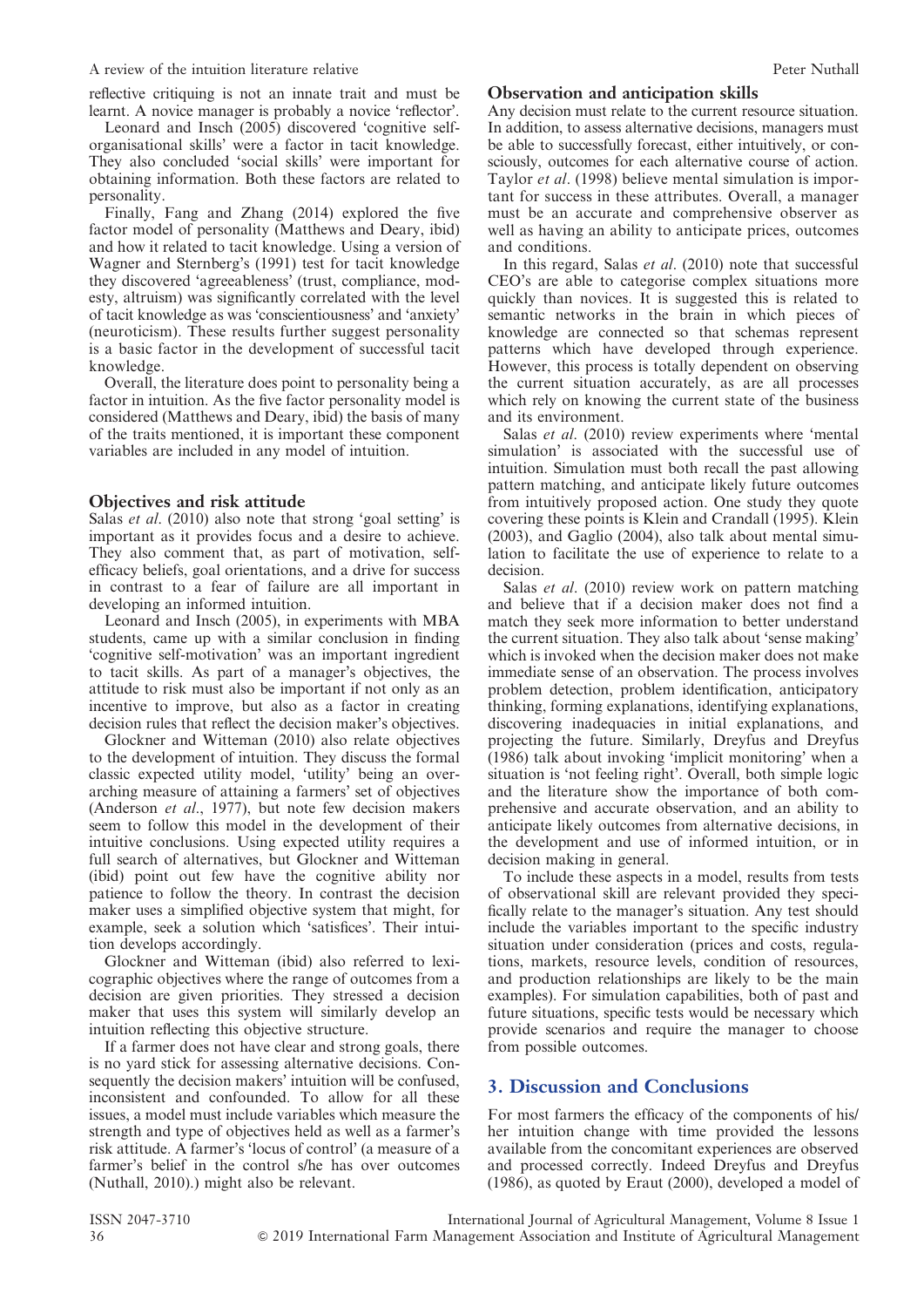skill acquisition in which the following stages were defined - novice (rigid adherence to taught rules or plans), advanced beginner, competent, proficient and, finally, expert (no longer relies on rules, guidelines or maxims). Some managers do not progress through all stages. And some will believe they have progressed but in reality their internal models and assumptions will be biased and misleading. An important question here involves whether the biases can be identified and the managers assisted in overcoming them.

To ensure the improvement of intuition, it is worth noting Hogarth (2010) comments intuition is codified knowledge in a personalised form which includes procedural knowledge, process knowledge, experiential knowledge and impressions in episodic memory. When assessing decision situations a manager must learn to use each of these personal resources.

Similarly, Kayes (2002) believes people who clearly understand learning is a process of self-discovery, and who challenge their own personal assumptions and beliefs, who question the actions of others and have an understanding of managerial practices, will become effective leaders. In the farm management case, the decision maker is the leader of the farm, and the leader of her/his colleagues.

What Sadler-Smith and Burke (2009) propose may summarise the reality of the process used by a manager in developing his 'informed intuition'. They talk about a rational analysis/intuitive mixed model involving the steps: 1) intuitively sensing the problem, 2) logically considering the situation, 3) developing an intuitive, integrated, picture, 4) rationally articulating the situation and identifying alternatives, 5) sensing the value of the alternatives, 6) logically assessing the alternatives, 7) conducting a 'gut feel' check on the alternative selected and then, finally, carrying out the decision. In reality, however, the process may well have more steps which could be dynamic rather than linear.

The literature on intuition, and related issues, makes it clear intuition is a complex subject involving all aspects of human decision making.

When comparing farmers with successful intuitive skills with those somewhat less skilled Nuthall and Old (ibid) found their technical and decision method knowledge measures were over 200% different. They divided their sample of farmers into three groups based on their level of intuitive skills, and compared the top and bottom groups and came up with the percentage differences in each variable recorded. Other important significant differences included aspects of personality (e.g. 315% difference for conscientiousness), of farmer objectives (e.g. 437% difference for the 'community supporter'), feedback factors (e.g. 258% difference for the 'professional conferrer'), and similar. Surprisingly, there was little difference in the educational level and grades attained not that these variables can be changed as they are historic.

However, in assessing these quantitative results it must be remembered they relate to 'snapshot' data as they reflected the situation when the questionnaire was completed. If several snapshots had been collected at, say, yearly intervals some of the dynamic aspects may have modified the conclusions in that, for example, the changes may have led to emphasizing specific variables.

Further changes in Nuthall and Old's (ibid) quantitative results may occur if the additional variables isolated by this review were included. Given the limit of an eight page postal questionnaire choices had to be made, and some variables would have required a personal interview. A comparison of those used compared with the literature review lists shows the additional items which might have been included are farmer learning characteristics; types and frequency of experiences; further details of feedback (frequency, coverage, accuracy and timeliness); extent, form and content of training courses undertaken; ability of the mentors used and the form of mentoring; and critical skills of the manager (scientific method); details of reflection including time spent and form of reviewing, use of benchmarks, extent of records and diaries and their use; details of observation systems and methods (time spent on different variable observations), ability in mentally simulating likely outcomes; and the processes used in changing attitudes and skill levels and how successful they had been in the past.

As noted earlier, another factor not isolated from the literature review, nor the quantitative study, that could well impinge on intuition is a farmer's Locus of Control (Nuthall 2010) which reflects the farmer's belief in how much control over outcomes is possible. A further issue is the farmer's family background and early experiences which similarly does not feature. It has been shown, as would be expected, these experiences influence managerial ability quite markedly (Nuthall 2009).

Overall, it is clear where a farmer's efforts must go when working on improving their decision skills using a range of methods one of which might well be through advised farmer decision review groups (Nuthall, 2016) and related self-critique which was shown to be very important in the quantitative work. Perseverance in using diaries and mentors is likely to have value. Nuthall (1997) has shown three exposures to an idea is often required to comprehend an issue even when using the best learning approach for an individual which is likely to involve practical experience, mentors and peer groups. The review has also shown attention to detail related to each variable is important. For example, feedback must be accurate, diagnostic and timely as stressed by the reviewed articles.

The quoted quantitative study also made it clear the main variables isolated by this review do contribute to intuition even if at differing levels. It is similarly likely many of the additional variables listed would further help explain the development of expert and informed intuition. This would mean the contributions of the quantified variables in the Nuthall and Old (ibid) study would decline. The critical question is whether their relative importance would change.

Another area of potential importance not covered in the review is the relationship between intuition and entrepreneurship. An entrepreneurship reviewer (Baldacchino et al., 2015) believes much more work is required in assessing this factor. Another general review (Akinci and Sadler-Smith, 2012) lists out the areas in which they believe future research should proceed and should be consulted by prospective researchers.

Overall, this review has highlighted the additional variables that need to be included in future research in addition to providing much needed details of the important variables impacting on intuition. There is, however,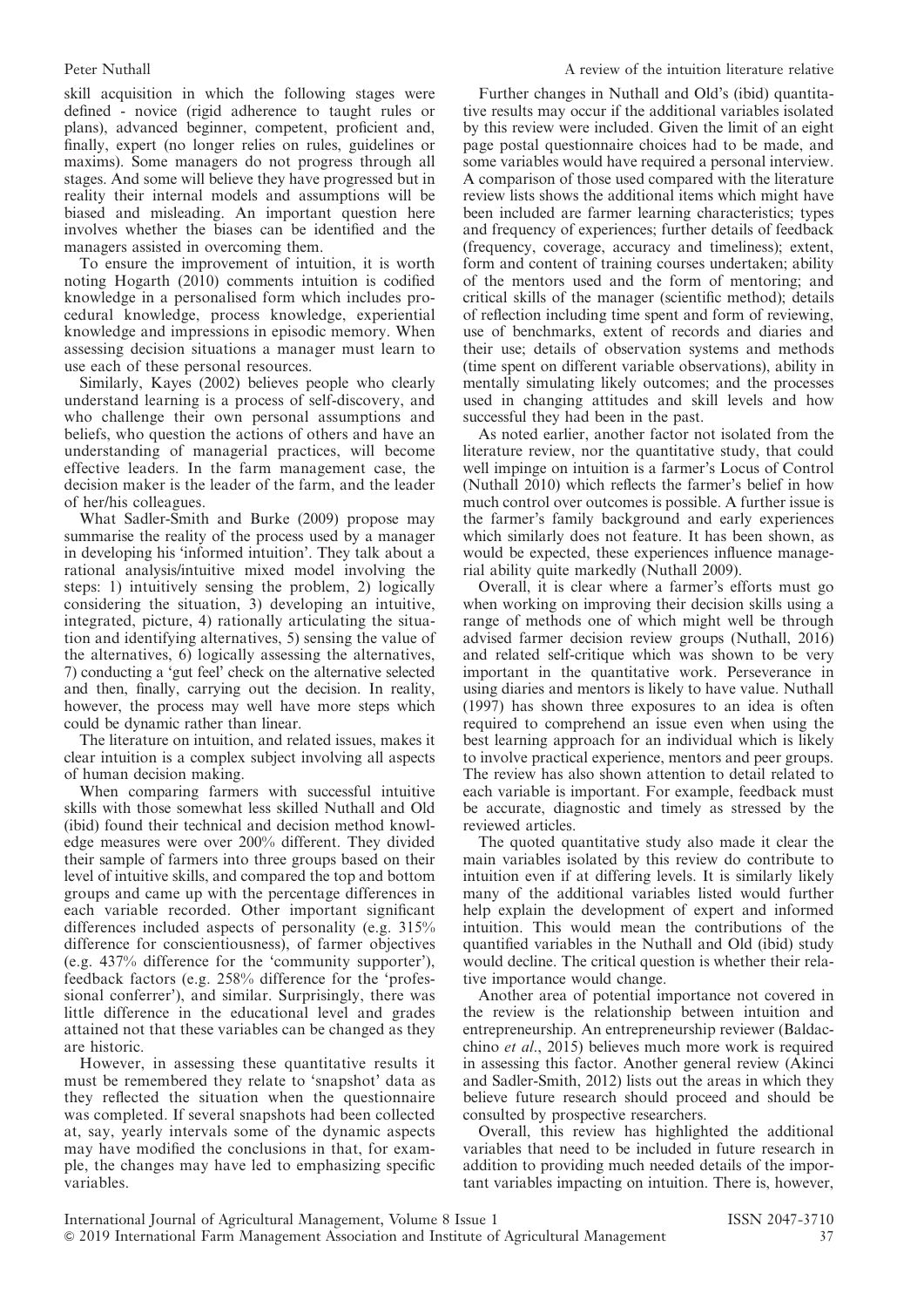A review of the intuition literature relative A review Peter Nuthall

room for many more valuable studies on the development and use of farmer intuition particularly with an emphasis on further developing successful training and improvement methods.

#### About the author

Peter Nuthall is an Honorary Associate Professor in Agribusiness Management at Lincoln University.

#### Acknowledgement

Lincoln University for funding support, and the research journals of the world, and the authors of all the research articles reviewed.

#### REFERENCES

- Akinci, C. and Sadler-Smith, E. (2012). Intuition in management research: a historical review. International Journal of Management Reviews, 14:104–122.
- Anderson, J., Dillon, J. and Hardaker, J. 1977. Agricultural decision analysis. Ames, Iowa: Iowa State University Press.
- Andresen, L., Boud, D. and Cohen, R. (2000). Experience based learning: contemporary issues. pp. 225–239 in Foley G., (Ed) Understanding Adult Education and Training. Allen and Unwin, Sydney.
- Argyris, C. and Schon, D. (1974). Theory and practice: increasing professional effectiveness. Jossey-Bas, San Francisco.
- Armstrong, S. and Mahud, A. (2008). Experiential learning and the acquisition of managerial tacit knowledge. Academy of Learning and Education, 7:189–208.
- Baldacchino, L., Ucbasaran, D., Cabantous, L. and Lockett, A. (2015). Entrepreneurship research on intuition: a critical analysis and research agenda. International Journal of Management Reviews, 17:212–231.
- Betsch, T. (2005). Preference theory an affect based approach to recurrent decision making. pp. 39–65. In T. Betsch and S. Haberstroh (eds). The routines of decision making. Mahwah, NJ: Erlbaum.
- Betsch, T. and Glockner, A. (2010). Intuition in judgement and decision making: extensive thinking without effort. Psychological Inquiry. An international Journal for the Advancement of Psychological Theory, 21: 279–294.
- Casey, B., Tottenham, N., Liston, C. and Durston, S. (2005). Imaging the developing brain: what we have learned about cognitive development? Trends in Cognitive Sciences, 9: 104–110.
- Cerasoli, P., Alliger, G., Donsbach, J., Mathieu, J., Tannenbaum, S. and Orvis, K. (2018). Antecedents and outcomes of informal learning behaviors: a meta-analysis. Journal of Business Psychology, 33:203–230.
- Cope, J. (2003). Entrepreneurial learning and critical reflection. Discontinuous events triggers for higher level learning. Management Learning, 34:429–450.
- Cox, E. (2005). Adult learners learning from experience: using a reflective practice model to support work based learning. Reflective Practice. International and Multidisciplinary Perspectives, 6:459–472.
- Dane, E. and Pratt, M. (2007). Exploring intuition and its role in managerial decision making. Academy of Management Review, 32:35–54.
- Dewey, J. (1938). Experience and education. Collier Books, New York.
- Dijkstra, K., ven der Pligt, J. and van Kleef, G. (2013). Deliberation versus intuition: Decomposing the role of expertise in judgement and decision making. Journal of Behavioral Decision Making, 26:285–294.
- Dreyfus, H. and Dreyfus, S. (1986). Mind over machine. The power of human intuition and expertise in the era of the computer. Basil Blackwell, Oxford.
- Eraut, M. (2000). Non-formal learning and tacit knowledge in professional work. British Journal of Educational Psychology, 70:113–136.
- Fang, H. and Zhang, S. (2014). A structural model of enterprise managers' tacit knowledge and personality traits. Social Behavior and Personality, 42:783–798.
- Gaglio, C. (2004). The role of mental simulations and counterfactual thinking in opportunity identification process. Entrepreneurship Theory and Practice, 28:533–552.
- Glockner, A. and Witteman, C. (2010). Beyond dual-process models: a categorisation of processes underlying intuitive judgement and decision making. Thinking and Reasoning, 16:1–25.
- Goulet, F. (2013). Narratives of experience and production knowledge within farmers' groups. Journal of Rural Studies, 32:439–447.
- Hogarth, R. (2010). Intuition: a challenge for psychological research on decision making. Psychological Inquiry,:, An International Journal for the Advancement of Psychological Theory, 21:338-353.
- Kahneman, D., 2011. Thinking fast and slow. New York: Farrar, Straus, and Giroux.
- Kayes, D. (2002). Experiential learning and its critics: preserving the role of experience in management learning and education. Academy of Management Learning and Education, 1:137–149.
- Klein, G. and Crandall, B. (1995). The role of mental simulation in naturalistic decision making. In Hancock, P., Flach, J., Caird, J., Vincente, K., (Eds). Local Applications of the Ecological Approach to Human-Machine Systems. Mahwah: Lawrence Erlbaum Associates, 2:324-358.
- Klein, G. (2003). The power of intuition. Doubleday, New York.
- Klein, G. (2008). Naturalistic decision making. Human Factors. The Journal of the Human Factors and Ergonomics Society, 50:456–460.
- Klimoski, R. (2007). Introduction: promoting the 'practice' of learning from practice. Academy of Management Learning and Education, 6:493–494.
- Kolb, D. (1984). Experiential learning; experience as the source of learning and development. Englewood Cliffs, New Jersey.
- Koob, J. and Funk, J. (2002). Kolb's learning style inventory: issues of reliability and validity. Research on Social Work Practice, 12:293–308.
- Leonard, N. and Insch, G. (2005). Tacit knowledge in academia: a proposed model and measurement scale. The Journal of Psychology, 139:495–512.
- Maclellan, E. (2004). How effective is the academic essay? Studies in Higher Education, 29:75–89.
- Matthew, C. and Sternberg, R. (2009). Developing experiencebased (tacit) knowledge through reflection. Learning and Individual Differences, 19:530–540.
- Matthews, G. and Deary, I. (1998). Personality traits. Cambridge University Press, Cambridge UK.
- McCown, R. (2012). A cognitive systems framework to inform delivery of analytic support for farmers' intuitive management under seasonal climatic variability. Agricultural Systems, 105:7–20.
- McCown, R., Carberry, P., Dalgliesh, N. and Foale, M. (2012). Farmers use intuition to reinvent analytic decision support for managing seasonal climatic variability. Agricultural Systems, 106:33–45.
- Nuthall, P. and Bishop-Hurley, G. (1996). Expert Systems for Animal Feeding Management, Part 2: Farmers Attitudes. Computers and Electronics in Agriculture, 14: 23–41.
- Nuthall, G. (1997). Learning how to learn. The social construction of knowledge acquisition in the classroom. pp 77. In: Proceedings of the 7th Biennial Conference of the European Association for Research in Learning and Instruction. Athens, Greece.
- Nuthall, P. (2006). Psychometric testing for assessing a farmer's managerial ability. Conference paper. 2006 NZ Agricultural and Resource Economics conference proceedings. Nelson.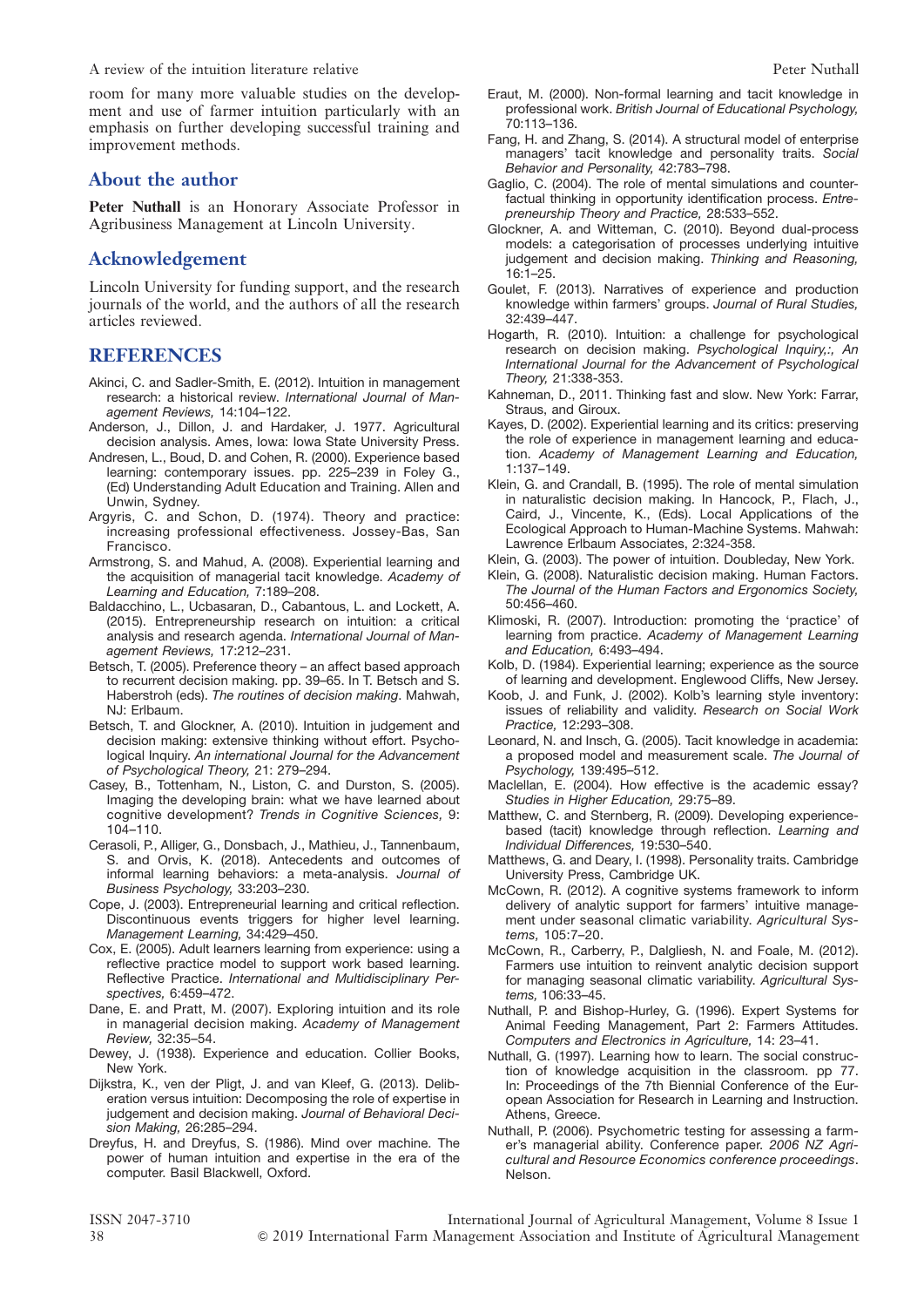- Nuthall, P. (2009). Modelling the origins of managerial ability in agricultural production. Australian Journal of Agricultural and Resource Economics, 53:413–436.
- Nuthall, P. (2010). Should farmers' locus of control be used in extension? The Journal of Agricultural Education and Extension, 16:281–296.
- Nuthall, P. (2012). The intuitive world of farmers the case of grazing management systems and experts. Agricultural Systems, 107:65–73.
- Nuthall, P. (2016) The intuitive farmer .... Inspiring management success. 5M publishing, Sheffield.
- Nuthall, P. and Old, K. (2018). Intuition, the farmers' primary decision process. A review and analysis. Journal of Rural Studies, 58:28–38.
- Ohlmer, B. (2001). Analytic and intuitive decision making Swedish farmers' behaviour in strategic problem solving. Montepellier: Proceedings of the 3<sup>rd</sup> EFITA conference, pp. 609–614.
- Peltier, J., Hay, A. and Drago, W. (2005). The reflective continuum: reflecting on reflection. Journal of Marketing Education, 27:250–263.
- Plessner, H., Betsch, C. and Betsch, T. (2008). Intuition in judgement and decision making. Lawrence Erlbaum Associates, New York.
- Polanyi, M. (1966). The tacit dimension. Routledge and Kegan Paul, London.
- Sadler-Smith, E. and Burke, L. (2009). Fostering intuition in management education. Journal of Management Education, 33:239–262.
- Salas, E., Rosen, M. and Diaz Granados, D. (2010). Expertisebased intuition and decision making in organisations. Journal of Management, 36:941–973.
- Scott, S. (2010). Enhancing reflection skills through learning portfolios; an empirical test. Journal of Management Education, 34:430–457.
- Shanteau, J. and Stewart, T. (1992). Why study decision making? Some historical perspectives and comments. Organizational Behavior and Human Decision Processes, 53:95–106.
- Sinclair, M. (2010). Misconceptions about intuition. Psychological Enquiry, 21:378–386.
- Sternberg, R., Forsythe, G., Hedlund, J., Horvath, J., Wagner, R., Williams, W., Snook, S. and Grigerenko, E. (2000). Practical intelligence in everyday life. Cambridge University Press, Cambridge.
- Taggart, W. (1997). Discovering and understanding intuition. Exceptional Human Experience: Studies of the Intuitive, Spontaneous, Imaginal, 15:174-188.
- Taylor, S., Pham, L., Rivkin, I. and Amor, D. (1998). Harnessing the imagination: mental simulation, self-regulation, and coping. American Psychologist, 53:429–439.
- van Woerkom, M. (2004). The concept of critical reflection and its implications for human resource development. Advances in Developing Human Resources, 6: 178–192.
- Wagner, R. and Sternberg, R. (1987). Practical intelligence in real world pursuits. The role of tacit knowledge Journal of Personality and Social Psychology, 49: 436–458.
- Wagner, R. and Sternberg, R. (1991). Tacit knowledge inventory for managers. Psychological Corporation, San Antonio.
- Wolfswinkel, J., Furtmueller, E. and Wilderom, C. (2013). Using grounded theory as a method for rigorously reviewing literature. European Journal of Information Systems, 22: 45–55.
- Xayavong, V., Kingwell, R. and Islam, N. (2015). How training and innovation link to farm performance: a structural equation analysis. Australian Journal of Agricultural and Resource Economics, 59:1–16.